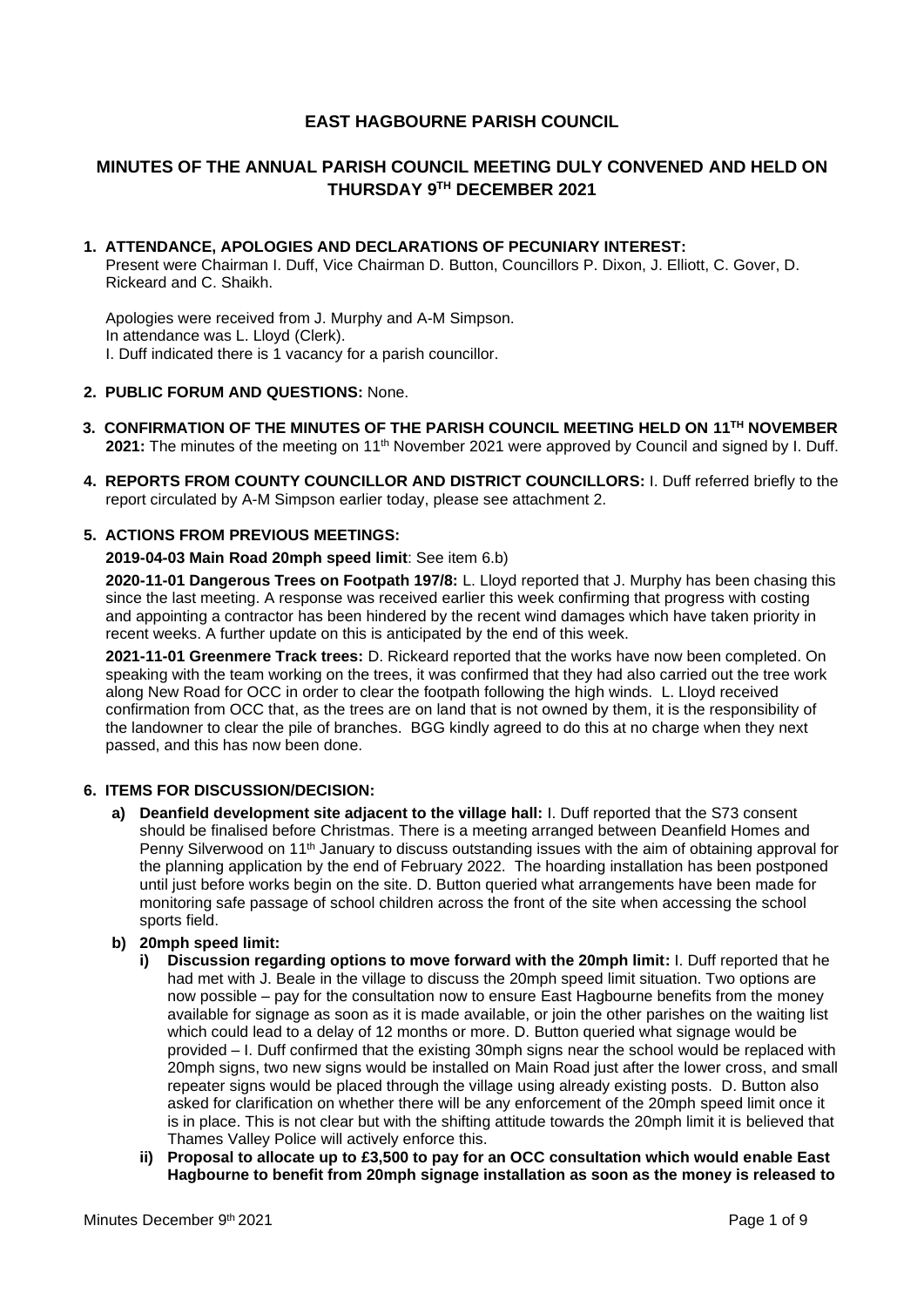**finance the scheme:** There were some concerns raised regarding the benefit of the expenditure at this stage. It was noted that the Parish Council has been liaising with OCC for more than ten years on this matter without success. There has been strong support in the past from residents for a lower speed limit without the need for traffic calming measures. I. Duff proposed that the confirmed sum of £3,225 should be spent on the consultation, which would be confirmed before Christmas with the consultation taking place in January. It was agreed that CIL money would be used to cover this cost. This was agreed by a vote of 6 for to 1 against.

- **c) Natural England – AONB information:** L. Lloyd confirmed that initial efforts to obtain information on submitting an application for an extension for the North Wessex Downs AONB have been unsuccessful, as the focus is currently on the Chilterns AONB review. This will be followed up. It was suggested that C. Topping or our MP may be able to clarify and progress things further.
- **d) Allotments: Budget and Fees:** D. Button confirmed that the allotment fees, which were set in 2012 when the allotments were measured and plots set up, should be formally reviewed on an annual basis for audit purposes. The current allotment rental income covers allotment expenditure and contributes to the parish council budget in the region of £500 per year. This goes in part towards the Butts Piece land rental and also offsets the initial £12,000 expenditure the Parish Council paid for the security fencing. The allotment fees will remain the same for 2022-23. The allotments income and expenditure are budgeted within the Parish Council's budget rather than associated with a special fund.
- **e) Parish Magazine – approval of a donation of up to £100:** D. Rickeard proposed that a donation should be made to the Parish Magazine. The council approved making a donation of £100 to support the Parish Magazine running costs using their power under the Local Government Act 1972 s142, as the Parish Council use this valuable resource to publicise the Parish Newsletter and other relevant council information to residents.

# **f) Budget and Reserves for 2022-23 including:**

- **i) Discussion and approval of 2022-23 Budget:** D. Button explained the general reserve situation to councillors ahead of the budget discussion, referring to a report circulated before the meeting. Councillors approved the budget following removal of a £1000 contingency as this is covered by the general reserve. Please see attachment 3 for the approved budget.
- **ii) Precept Decision:** It was noted that maintaining the precept for 2022-23 would potentially result in a deficit of £1550 at the end of the 2022-23 financial year, but the general reserve would still be within recommended guidelines. Due to the parish tax base being reduced for East Hagbourne for the coming year, this will result in a very small increase per household towards the Parish Council portion of the council tax. D. Button proposed, C. Shaikh seconded and the council agreed to hold the precept at the rate of £30,956 for 2022-23.

# **7. ITEMS FOR REPORT:**

- **a) Planning Applications: P21/S4779/LDE** 12 The Croft I. Duff reported that there is some confusion within the parish council and SODC as to whether the correct type of application has been made. L. Lloyd has spoken to Kim Gould, the planning officer, who is investigating this further as it is an unusual application. D. Rickeard spoke in support of the Parish Council commenting on the application. L. Lloyd confirmed that she will follow up with Kim Gould to ensure a comment is submitted for the current application if it is relevant.
- **b) East Hagbourne Sport and Recreation Committee:** D. Rickeard reported that the scrub maintenance in the recreation ground has been completed to a good standard. This is likely to need doing every 4-5 years. The actions from the RoSPA report have all been completed.

There is a new CO monitor in the community room which is functioning well and quite sensitive.

The ventilation unit in the kitchen and one of the roller doors are in need of attention. D. Rickeard will investigate.

D. Button has spent time catching up on the invoicing this month. EHS&RC have decided that progressing with the installation of a Grundon skip on the site is not required following conversations with the football teams.

**c) Cemetery Committee:** D. Button reported that there have been some recent instances where discussions between families/Church/funeral directors have occurred ahead of enquiries being made with the clerk to ensure that an interment can be approved. This has led to issues regarding confirmation of entitlement and the timing of the planned interment falling outside of regulated hours. This is a cause for concern and L. Lloyd will email funeral directors and the Church Benefice to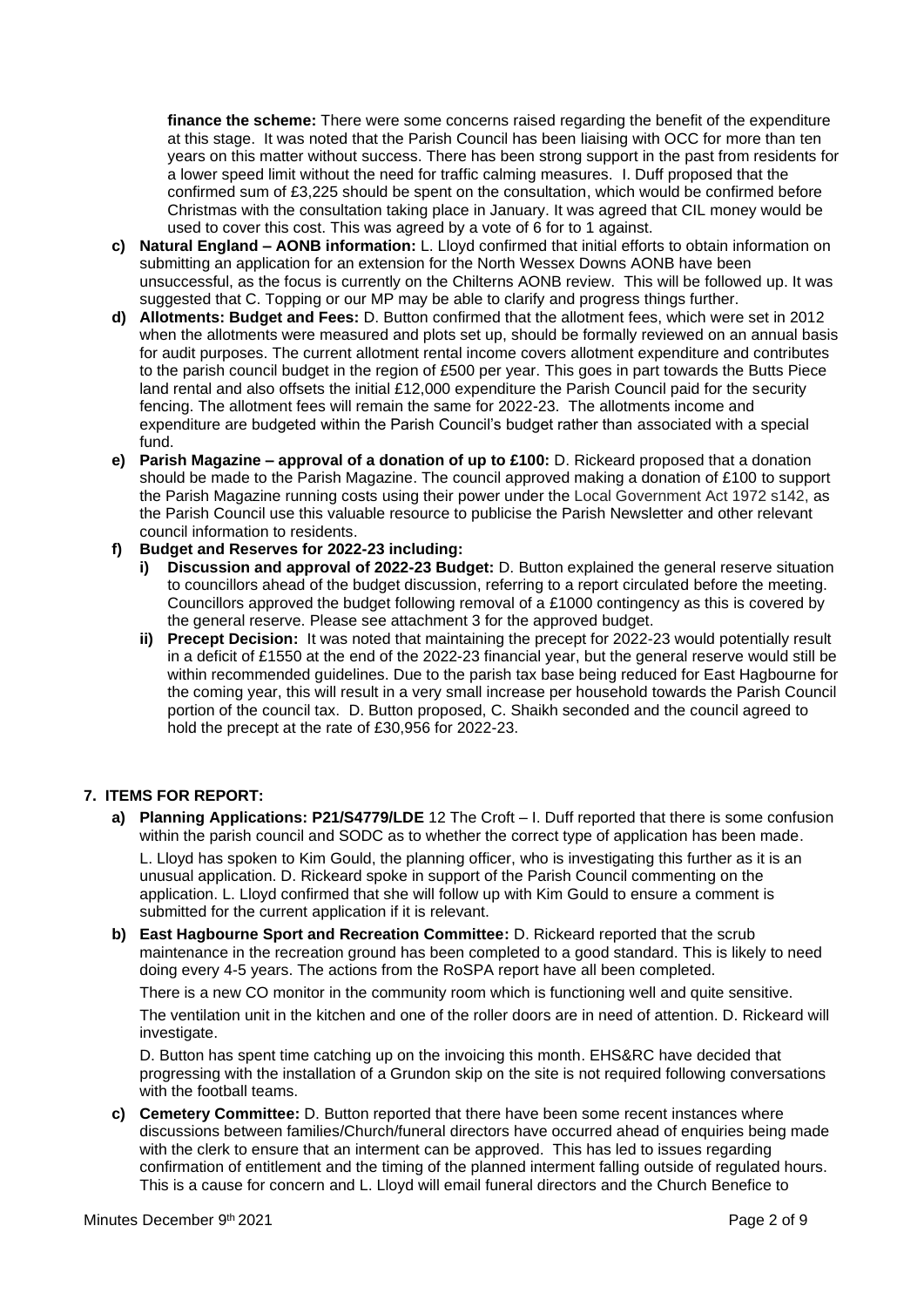remind them that approval for a burial *must* be sought ahead of any discussions regarding funeral arrangements (as per the cemetery regulations) and that a reasonable amount of time must be given to confirm entitlement to a plot if required.

- **c) Employment Committee:** Nothing to report.
- **d) Butts Piece Allotments:** L. Lloyd reported on the inaccurate estimated billings from Castle Water, having researched their method for estimating Average Daily Use (ADU). This is based on the last two readings, so will always be seasonally inaccurate for estimated 6 monthly billing periods of Mar-Aug and Sept-Feb which are charged in advance. D. Button and L. Lloyd confirmed that reverting to PAYG billing and providing water meter readings before making payment would be better in the future.
- **e) Community Speedwatch:** I. Duff confirmed that there is a grey box on New Road which provides continuous traffic monitoring for both volume and speed of vehicles directly to OCC. Following an enquiry to OCC, I. Duff received copies of recent data sheets, which are very informative. The Community Speedwatch team will not be carrying out any further speed checking until next year and are still seeking additional volunteers.
- **f) East Hagbourne Community Support Group (Coronavirus):** Nothing to report.
- **g) Didcot Garden Town:** P. Dixon reported that a proposal on the Local Cycling and Walking Infrastructure Plan (LCWIP) should be released in February next year.
- **h) Flood Group:** Nothing to report.
- **i) Future Oxfordshire Partnership:** P. Dixon reported that he was unable to attend the recent meeting so has nothing to report this month.
- **j) Neighbourhood Plan:** D. Rickeard commented on a report from C. Topping who attended the ONPA AGM on 4<sup>th</sup> December. There are a number of items for discussion with Ricardo Rios ahead of the next review of the East Hagbourne Neighbourhood Plan. It was noted that C. Topping is making the initial enquiries with Ricardo Rios.
- **k) Downland Villages Transport Group (DVTG):** D. Rickeard reported on the DVTG Annual meeting which was held on 18<sup>th</sup> November. There is some interest in the community to restart the bus service. The plan is to restart the service between March-June 2022 and assess usage prior to a decision regarding continuation of the service later in the year. There are enough funds to restart the service without a donation at this stage, but it is likely that a donation will be requested for the coming year.
- **l) Definitive Map Modification Order (village hall footpath):** L. Lloyd confirmed that since the last meeting it has been confirmed that an Order is due to be made to officially change the footpath status to a Public Right of Way. This should happen before Christmas and will require a public consultation period before it can be further progressed. If the public consultation period includes the Christmas break, it will be for a period of 56 days instead of the usual 42 days.

#### **8. Correspondence:**

L. Lloyd reported the following correspondence items this month: Enquiry from Harwood Road resident concerning disposal of brambles.

### **9. Finance:**

#### **a) Expenditure and receipts since the last meeting and account balances:**

| a) Payments<br>since last<br>meeting: | NB: Payments pending are shown in<br>yellow and are not included in the account<br>balance shown in c) |                                           |         |            |         |             |
|---------------------------------------|--------------------------------------------------------------------------------------------------------|-------------------------------------------|---------|------------|---------|-------------|
| Payee                                 | <b>Item</b>                                                                                            | <b>Cheque No/Online</b><br><b>Payment</b> | Amount  | <b>VAT</b> | Total   | <b>Date</b> |
| Dark White<br>Digital                 | November web<br>hosting                                                                                | O/P Auth: D. Button<br>/D. Rickeard       | £30.00  | £0.00      | £30.00  | 15/11/2021  |
| <b>Terry Taylor</b>                   | Eastern Gate repairs<br>(Cemetery)                                                                     | O/P Auth: D. Button<br>/D. Rickeard       | £121.00 | £0.00      | £121.00 | 15/11/2021  |
| Pet Waste<br>Solutions                | Dog bin Emptying -<br>August                                                                           | O/P Auth: D. Button<br>/D. Rickeard       | £293.80 | £58.76     | £352.56 | 15/11/2021  |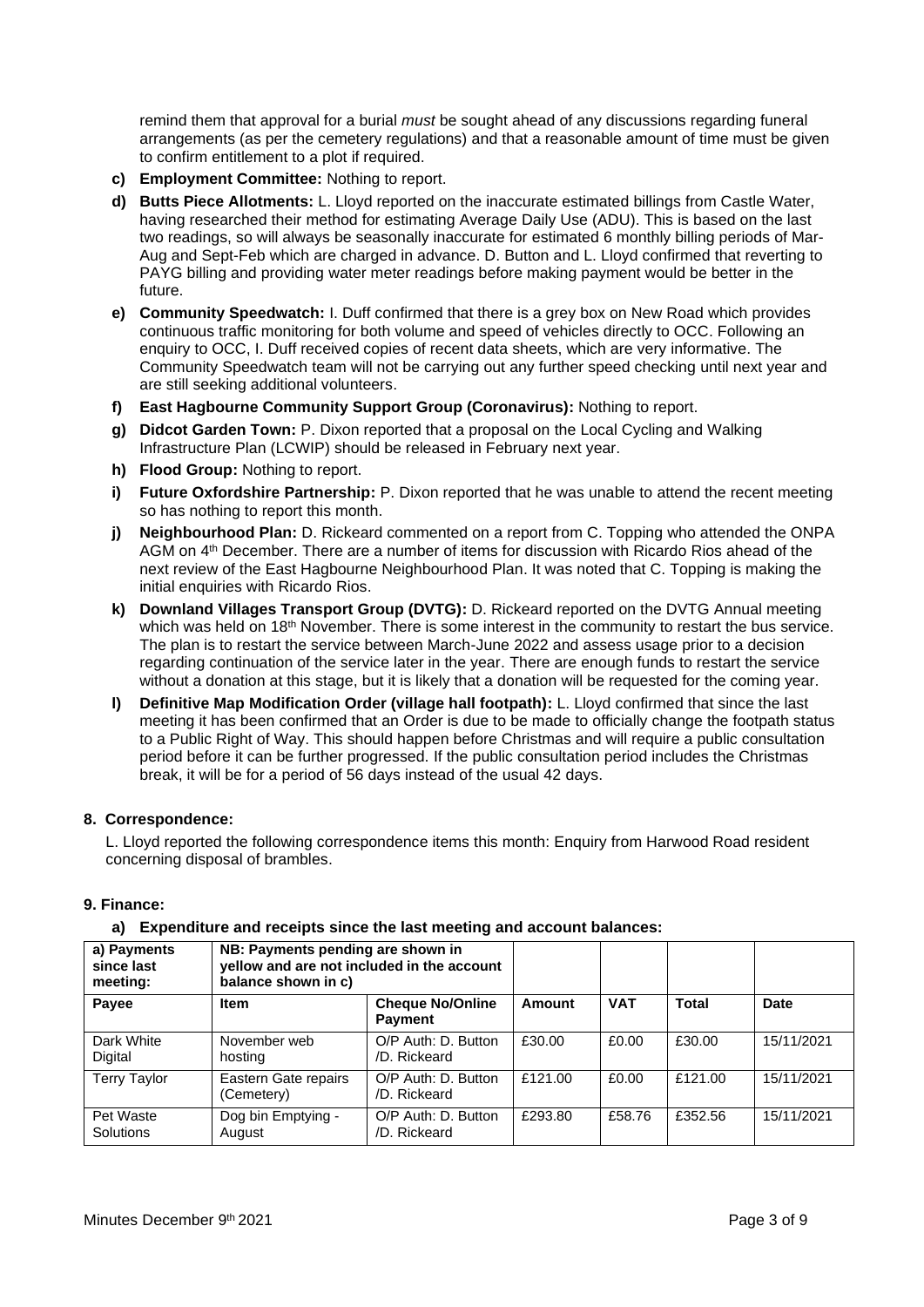| <b>JRB Enterprises</b>                     | 2000 Biodegradable<br>Dog Waste Bags for<br>the community shop       | O/P Auth: D. Button<br>/D. Rickeard | £28.96    | £5.79  | £34.75    | 15/11/2021 |
|--------------------------------------------|----------------------------------------------------------------------|-------------------------------------|-----------|--------|-----------|------------|
| SODC                                       | Dog Bin Emptying 22-<br>30 September 2021                            | O/P Auth: D. Button<br>/D. Rickeard | £124.20   | £24.84 | £149.04   | 15/11/2021 |
| Castle Water                               | Allotment Water -<br>estimated bill for<br>01/09/2021-<br>28/02/2022 | O/P Auth: D. Button<br>/D. Rickeard | £118.15   | £23.64 | £141.79   | 15/11/2021 |
| Grundon Waste<br>Management                | Cemetery Bin -<br>October                                            | O/P Auth: D. Button<br>/D. Rickeard | £9.81     | £1.96  | £11.77    | 22/11/2021 |
| Royal British<br>Legion                    | S137 Donation                                                        | O/P Auth: D. Button<br>/D. Rickeard | £100.00   | £0.00  | £100.00   | 25/11/2021 |
| L. Lloyd                                   | November Salary                                                      | O/P Auth: D. Button<br>/D. Rickeard | £673.24   | £0.00  | £673.24   | 26/11/2021 |
| <b>PWLB</b>                                | Loan Repayment<br>502636                                             | <b>DD</b>                           | £3,424.76 | £0.00  | £3,424.76 | 01/12/2021 |
| <b>PWLB</b>                                | Loan Repayment<br>505533                                             | DD                                  | £2,461.17 | £0.00  | £2,461.17 | 07/12/2021 |
| <b>EHS&amp;RC</b>                          | <b>Meeting Room hire</b><br>14th October                             |                                     | £25.00    | £0.00  | £25.00    |            |
| <b>EHS&amp;RC</b>                          | <b>Meeting Room hire</b><br>11th November                            |                                     | £25.00    | £0.00  | £25.00    |            |
| <b>Cllr D. Rickeard</b>                    | Expenses - footpath<br>repairs and land<br>registry documents        |                                     | £77.63    | £4.12  | £81.75    |            |
| L. Lloyd                                   | <b>December Salary</b>                                               |                                     | £673.24   | £0.00  | £673.24   |            |
| Hagbourne<br>Parochial<br><b>Charities</b> | 2nd rental instalment<br>for Butts Piece lease                       |                                     | £346.85   | £0.00  | £346.85   |            |

# **b) Receipts since last meeting**

| <b>From</b>                        | Item                                          | Amount    | Date       |
|------------------------------------|-----------------------------------------------|-----------|------------|
| Gale Estates                       | Hopfields Rent                                | £1,465.00 | 17/11/2021 |
| <b>Reeves Memorials</b>            | Campbell D099 memorial additional inscription | £26.00    | 23/11/2021 |
| <b>Howard Chadwick Funeral</b>     |                                               |           |            |
| <b>Services</b>                    | Upston EROB and ashes interments x 2 - CM77   | £524.00   | 01/12/2021 |
| Barclays Bank                      | Interest on business savings account          | £1.25     | 06/12/2021 |
| <b>MJ Didcock Funeral Services</b> | Joyce EROB and full burial                    | £616.00   | 06/12/2021 |
|                                    |                                               | £2,632.25 |            |

| c) Accumulated Account Balances (reconciled as of last bank statement through 08/12/2021) |  |            |                                                                       |  |  |  |  |  |
|-------------------------------------------------------------------------------------------|--|------------|-----------------------------------------------------------------------|--|--|--|--|--|
|                                                                                           |  |            |                                                                       |  |  |  |  |  |
| <b>Barclays Community Account</b>                                                         |  | £54,460.99 |                                                                       |  |  |  |  |  |
| <b>Barclays Business Savings</b><br>Account                                               |  | £0.00      | Closed on 6th December -<br>balance transferred to current<br>account |  |  |  |  |  |
| <b>Total</b>                                                                              |  | £54,460.99 |                                                                       |  |  |  |  |  |
|                                                                                           |  |            |                                                                       |  |  |  |  |  |
| d) The Special Project Balances (as of 08/12/2021) are:                                   |  |            |                                                                       |  |  |  |  |  |
|                                                                                           |  |            |                                                                       |  |  |  |  |  |
| <b>Planned Development Support Fund</b>                                                   |  | £5,303.15  |                                                                       |  |  |  |  |  |
| Cemetery                                                                                  |  | £11,197.03 |                                                                       |  |  |  |  |  |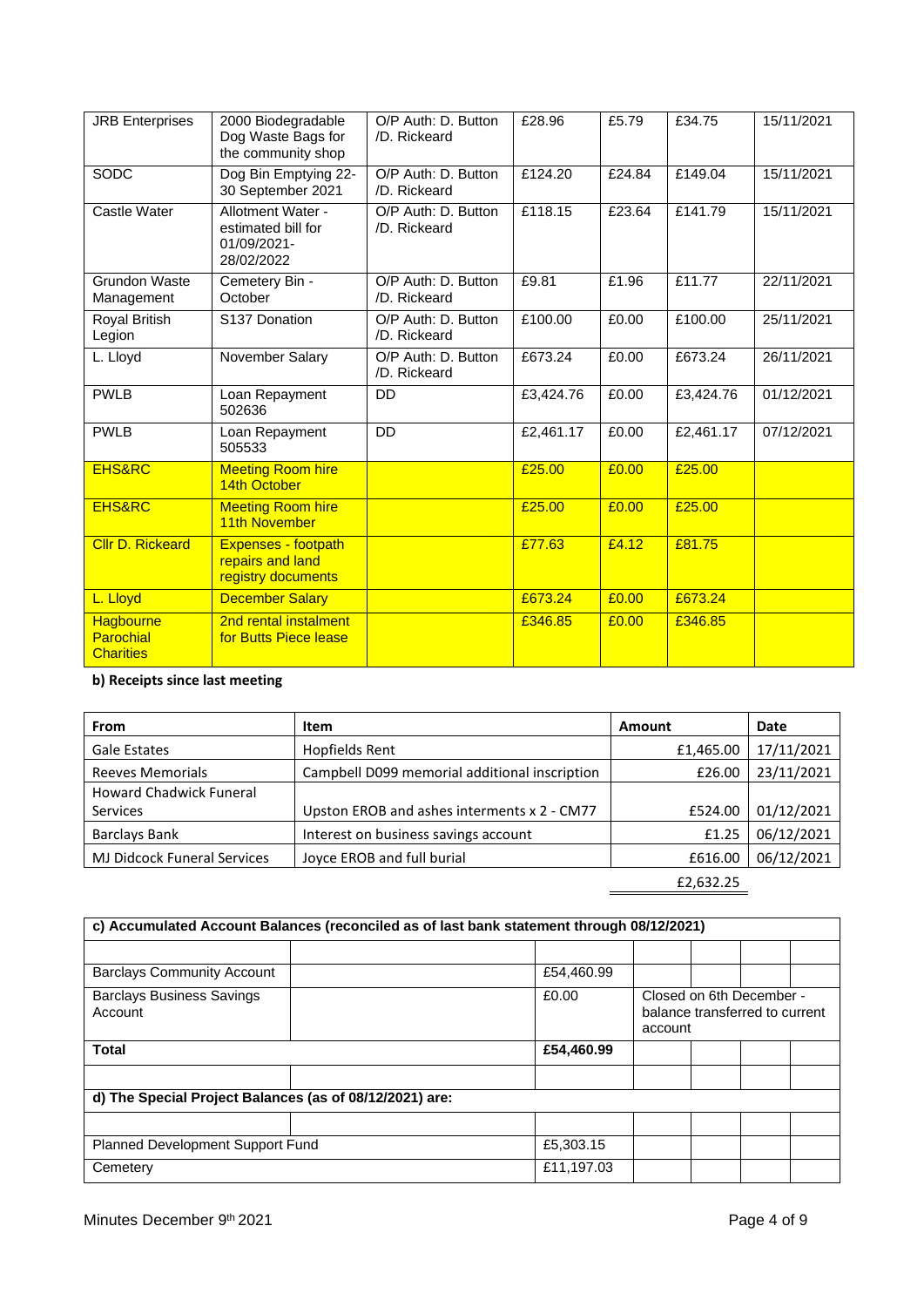| Community Infrastructure<br>Levy Fund    | Received 24/04/19 so requires<br>spending by 23/04/24 | £1,905.97  |  |
|------------------------------------------|-------------------------------------------------------|------------|--|
|                                          | Received 30/04/21 so requires<br>spending by 29/04/26 | £1,517.73  |  |
|                                          | Received 27/10/21 so requires<br>spending by 26/10/26 | £3,307.90  |  |
|                                          | Total CIL money                                       | £6,731.60  |  |
| <b>Community Projects Reserve Fund</b>   |                                                       | £4,943.91  |  |
|                                          | <b>Total</b>                                          | £28,175.69 |  |
|                                          |                                                       |            |  |
| e) General Reserve (as of<br>08/12/2021) |                                                       | £26,285.30 |  |

NB: The general reserve figure (e) has been added to the finance report. This will fluctuate throughout the year but shows non-allocated funds in the reserve at any given time. This is of most relevance at yearend when the general reserve is reviewed as part of the audit process.

- b) **Review and approval of payments:** The Council reviewed the pending payments and approved those without prior minuted/regular payment approval.
- **c) Bank Progress:** L. Lloyd reported that the closing of the Barclays savings account has been successful and the balance has been transferred to the current account. The Parish Council can now progress with the Unity Trust application**.**

## **10. Items for report and inclusion on the January agenda:**

Annual Parish Meeting plans Moving the March meeting date

The meeting closed at 9.12pm. The next Parish Council meeting will be on 13<sup>th</sup> January 2022 at the Pavilion, Great Mead, East Hagbourne.

Signed……………………………………………………Dated………………………………

# **ATTACHMENT 1: ACTION LIST**

| <b>Action No</b> | What                              | Who          | <b>Status</b> |
|------------------|-----------------------------------|--------------|---------------|
| 2019-04-03       | Main Road 20mph speed limit       | <b>ID/LL</b> | In progress   |
| 2020-11-01       | Dangerous Trees on FP197/8        | JM           | In progress   |
| 2021-11-01       | <b>Greenmere Track Tree Works</b> | DR/LL        | Complete      |

# **ATTACHMENT 2:**

| <b>TITLE</b>  | <b>DISTRICT COUNCILLOR'S REPORT</b>  |
|---------------|--------------------------------------|
| <b>AUTHOR</b> | <b>CLLR ANNE-MARIE SIMPSON</b>       |
| <b>PARISH</b> | <b>EAST HAGBOURNE PARISH COUNCIL</b> |
| <b>DATE</b>   | 9TH DECEMBER 2021                    |
|               |                                      |

## **PLANNING ENFORCEMENT**

South Oxfordshire and Vale of White Horse District Councils are in the top 4% of local authorities for planning enforcement performance. This reflects the impressive performance of the enforcement team working under the pressure of a backlog of reported cases that built up during the first covid pandemic lockdown.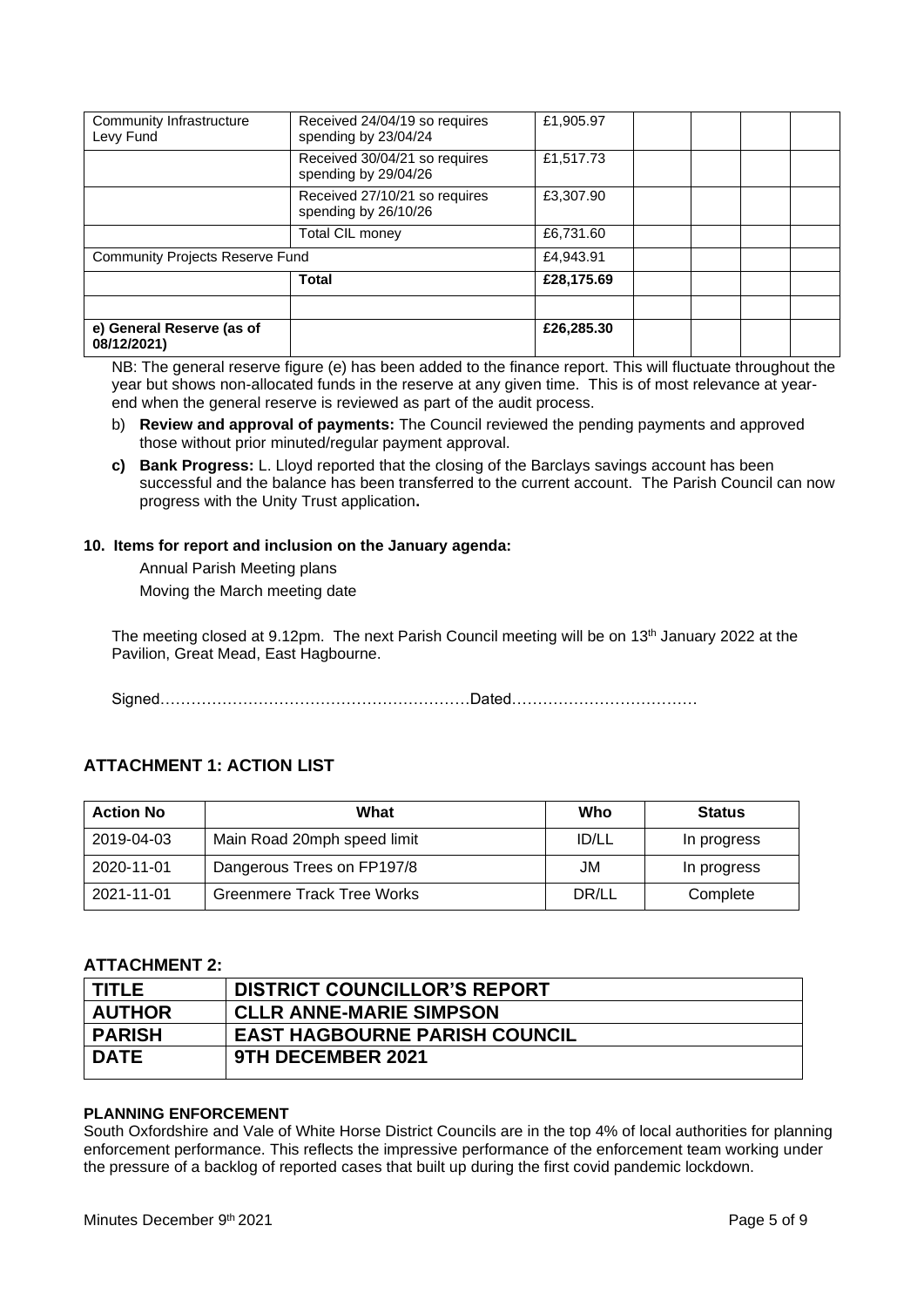At the South and Vale Cabinet meetings on  $2^{nd}$  and  $3^{rd}$  December respectively, an updated Enforcement Statement was approved that will bring increased clarity and timeliness to both the function and process of enforcement at the councils. It provides information on the role of enforcement, the how and why, what we can and can't do, and takes us through the process with clear steps from a report received through to action taken, based on a triaged harm assessment, to ensure that officer time and resources are used most efficiently and effectively, in line with the legal requirement that any action we undertake is proportionate. Towns and parish councils will receive a letter by email introducing the new statement and copy of it, together with a tailored narrated presentation and explanation around changes made to acknowledge an individual's right to privacy and to comply with GDPR and changes made to the website.

This revised Enforcement Statement brings much needed clarity to our Councils enforcement function which will benefit all residents of our district. The council will maintain its high level of enforcement activity to maintain the integrity of our planning system and planning decisions and the introduction of the triaged harm assessment will reduce the backlog and improve the timeliness of action taken, whilst respecting the right to privacy of all residents.

You can read the new updated planning enforcement statement on [South](http://democratic.southoxon.gov.uk/documents/s25211/Appendix%201%20-%20Planning%20Enforcement%20Statement.pdf) website.

#### **Councillor Grants – Round Two**

The second round for applying for a Councillor Grant has now opened and will close on 4<sup>th</sup> February 2022. Information on all SODC grant schemes can be found at<https://southoxon.gov.uk/grants>

#### **SODC Covid Community Hub remains operational**

The SODC Community Hub team has continued to provide practical support and advice for residents struggling at the moment, supplementing the excellent work done more locally in our communities. In the first half of November, for example, the Hub has:

- Handled 166 enquiries from residents most of which have been regarding finances, food and general advice
- Given out 4 food parcels due to loss of income during self-isolation and financial hardship
- Made 95 calls to residents who were self-isolating.

SODC has also made over 250 payments in the last quarter to those who have lost income due to having to self-isolate and paid out £4.8m to businesses using funds provided by central government. Q2 2021/22 Corporate Plan Performance Report

The Council publishes a quarterly performance report indicating progress made towards achieving the objectives set out in our Corporate Plan. The report for the 2nd Quarter (Jul-Sept) has now been published and can be found on our website at<https://www.southoxon.gov.uk/corporateplan>

|                       | <b>Budget</b> |                          | 2021/22                  |           | <b>Budget</b>            |
|-----------------------|---------------|--------------------------|--------------------------|-----------|--------------------------|
| <b>Income</b>         | 2021/22       | To 31/10/21              | Est Nov-Mar              | Total     | 2022/23                  |
|                       |               |                          |                          |           |                          |
| Precept               | 30,956        | 30,956.00                | $\sim$                   | 30,956.00 | 30,956                   |
| Lease Income          | 1,465         | $\overline{\phantom{a}}$ | 1,465.00                 | 1,465.00  | 1,465                    |
| Wayleaves             | 56            | 54.88                    | $\overline{\phantom{a}}$ | 54.88     | 55                       |
| Allotments            | 760           | 781.15                   | $\overline{\phantom{a}}$ | 781.15    | 760                      |
| Cemetery Contribution | 640           | 369.95                   | 264.25                   | 634.20    | 665                      |
| Interest              | 4             | 2.09                     | 2.00                     | 4.09      | $\overline{\phantom{a}}$ |

### **ATTACHMENT 3: BUDGET 2022-23**

Minutes December 9th 2021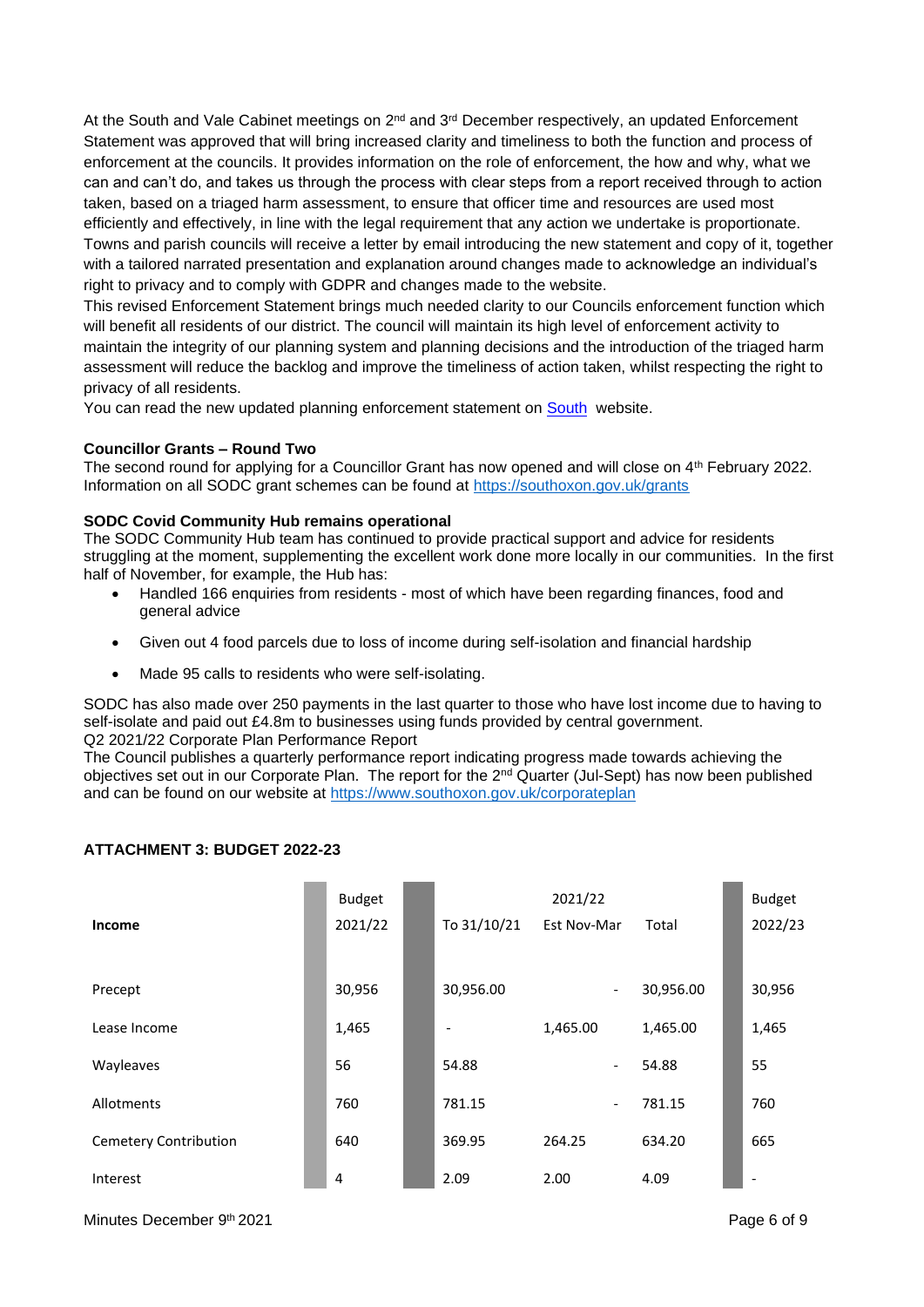| Pavilion insurance recovery      | 500                          | 500.00                   |                          | 500.00      | 500                          |
|----------------------------------|------------------------------|--------------------------|--------------------------|-------------|------------------------------|
| Total                            | 34,381                       | 32,664.07                | 1,731.25                 | 34,395.32   | 34,401                       |
| <b>Expenditure-Revenue items</b> |                              |                          |                          |             |                              |
| Clerk Remun.                     | (8, 350)                     | (4, 712.68)              | (3,366.20)               | (8,078.88)  | (8,500)                      |
| <b>Payroll Management Costs</b>  | (235)                        |                          | (235.00)                 | (235.00)    | (235)                        |
| <b>Bank fees</b>                 |                              |                          | (24.00)                  | (24.00)     | (72)                         |
| Office Expenses & Clerks Travel  | (250)                        | (51.58)                  | (180.00)                 | (231.58)    | (250)                        |
| Subscriptions                    | (500)                        | (466.20)                 |                          | (466.20)    | (500)                        |
| Website                          | (605)                        | (210.00)                 | (395.00)                 | (605.00)    | (600)                        |
| <b>Training Courses</b>          | (600)                        | $\overline{\phantom{a}}$ | (100.00)                 | (100.00)    | (750)                        |
| Meeting Room Hire                | (520)                        | (154.95)                 | (200.00)                 | (354.95)    | (520)                        |
| Insurance                        | (1, 375)                     | (1,385.57)               | $\overline{\phantom{a}}$ | (1,385.57)  | (1, 450)                     |
| Audit Costs-External             | (400)                        | (200.00)                 |                          | (200.00)    | (400)                        |
| Audit Costs-Internal             | (300)                        | (285.00)                 |                          | (285.00)    | (285)                        |
| Legal Expenses                   | $\qquad \qquad \blacksquare$ |                          |                          |             | $\qquad \qquad \blacksquare$ |
| PC Election Costs                |                              |                          |                          |             |                              |
| Car Park Repairs                 |                              |                          |                          |             |                              |
| Car Park Electricity             | (175)                        |                          | (159.49)                 | (159.49)    | (180)                        |
| Play Equipment Inspection        | (80)                         | (79.00)                  |                          | (79.00)     | (80)                         |
| Pav Repair and Maintenance       |                              |                          |                          |             |                              |
| <b>Pavilion Sundries</b>         |                              |                          |                          |             |                              |
| <b>Grass Cutting and Plants</b>  | (3,260)                      | (860.00)                 | (2,750.00)               | (3,610.00)  | (3, 160)                     |
| Bench Refurbishment              |                              |                          |                          |             |                              |
| Defibrillator Costs              | (235)                        |                          | (80.00)                  | (80.00)     | (200)                        |
| Dog Bin Emptying                 | (2,300)                      | (391.95)                 | (2,750.00)               | (3, 141.95) | (5,000)                      |
| Dog Bin costs                    |                              | (318.29)                 | 28.96                    | (289.33)    | (35)                         |
| <b>Butts Piece Lease</b>         | (725)                        | (346.84)                 | (346.85)                 | (693.69)    | (710)                        |
| Signage                          | $\qquad \qquad \blacksquare$ |                          |                          |             | $\qquad \qquad -$            |

Minutes December 9th 2021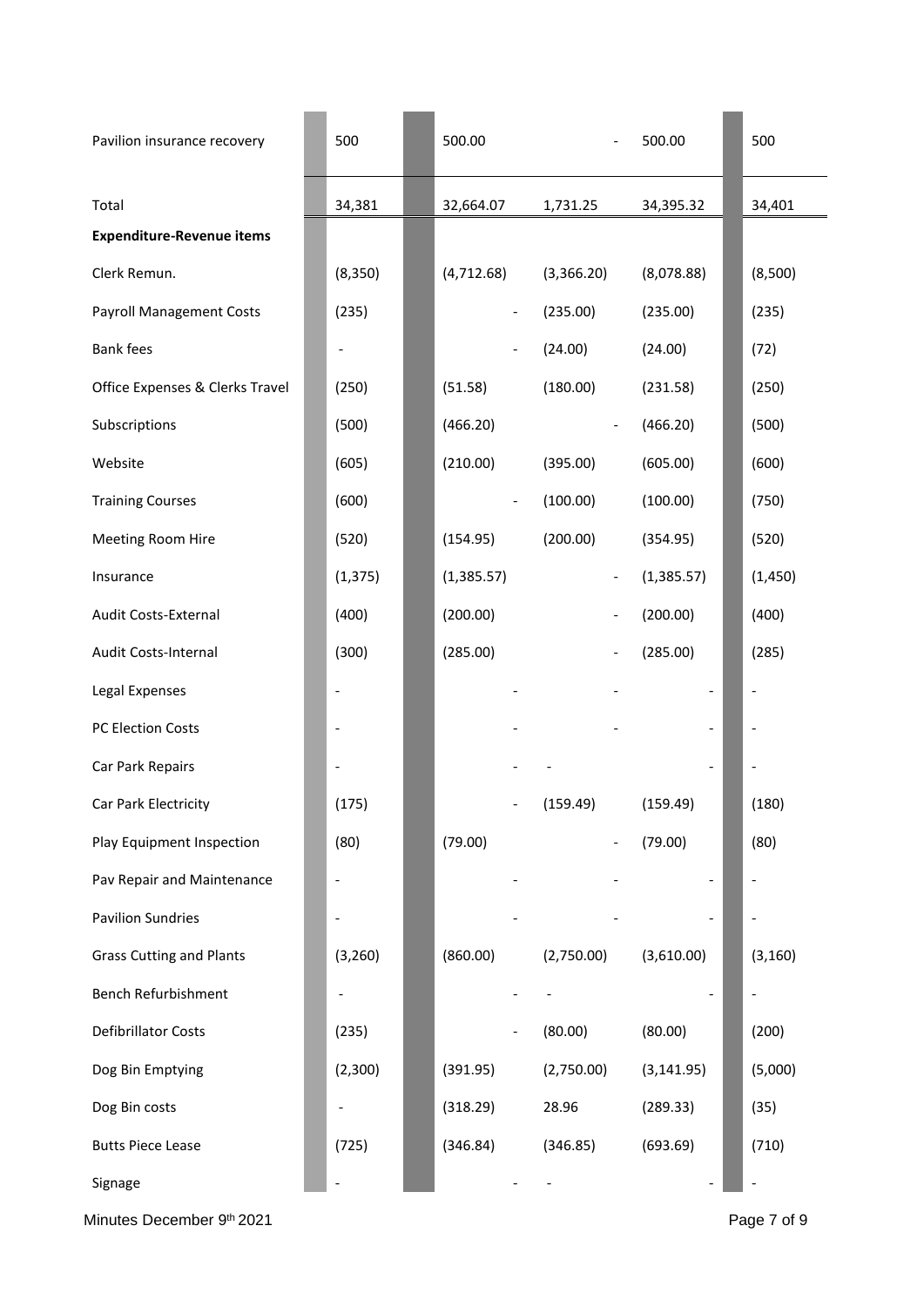| Allotments                                    | (260)                    | (27.59)     | (200.00)                 | (227.59)           | (260)                        |
|-----------------------------------------------|--------------------------|-------------|--------------------------|--------------------|------------------------------|
| Loan Interest                                 | (900)                    | (468.24)    | (405.11)                 | (873.35)           | (618)                        |
| War memorial repair                           | $\blacksquare$           |             |                          |                    | $\overline{\phantom{0}}$     |
| Total                                         | (21,070)                 | (9,957.89)  | (11, 162.69)             | (21, 120.58)       | (23, 805)                    |
| Non regular Revenue items                     |                          |             |                          |                    |                              |
| Incomings-Village Grants                      |                          |             |                          |                    |                              |
| Incomings - Legal                             | $\overline{\phantom{m}}$ |             |                          |                    | $\qquad \qquad \blacksquare$ |
|                                               | $\overline{\phantom{a}}$ |             |                          |                    | $\overline{\phantom{a}}$     |
| <b>Outgoings</b>                              |                          |             |                          |                    |                              |
| Contingency/Uninsured Costs                   | (1,000)                  |             |                          |                    |                              |
| <b>Donations and Grants</b>                   | (1,000)                  | (100.00)    | (100.00)                 | (200.00)           | (1,000)                      |
| <b>Pavilion Drainage Costs</b>                |                          | (10,000.00) |                          | (10,000.00)        |                              |
| Capital Expenditure                           |                          |             |                          |                    |                              |
| Loan Capital                                  | (11,000)                 | (5,417.69)  | (5,480.82)               | (10,898.51)        | (11, 154)                    |
|                                               | (13,000)                 | (15,517.69) | (5,580.82)               | (21,098.51)        | (12, 154)                    |
|                                               |                          |             |                          |                    |                              |
| <b>Annual Surplus/(Deficit)-</b><br>Revenue   | 311                      | 7,188       | (15, 012)                | (7, 824)           | (1, 558)                     |
| <b>Special Funds &amp; Reserves</b>           | Opening<br>balances      | Income      | Expenditure              | Closing<br>balance |                              |
| <b>CIL Monies Received</b><br>CIL Expenditure |                          | 4,825.63    |                          |                    |                              |
| CIL Fund                                      | 1,906                    | 4,825.63    |                          | $-6,731.63$        | 6,732                        |
| <b>Cemetery Fees</b>                          |                          | 1,190.00    | 2,600.00                 |                    |                              |
| Cemetery Expenditure                          |                          | (2,415.95)  | (1,570.00)               |                    |                              |
| Cemetery Fund                                 | 11,002                   | (1,225.95)  | 1,030.00                 | 10,806.19          | 10,806                       |
| Development Fighting Fund                     | 5,303                    |             | $\overline{\phantom{a}}$ | 5,303.15           | 5,303                        |